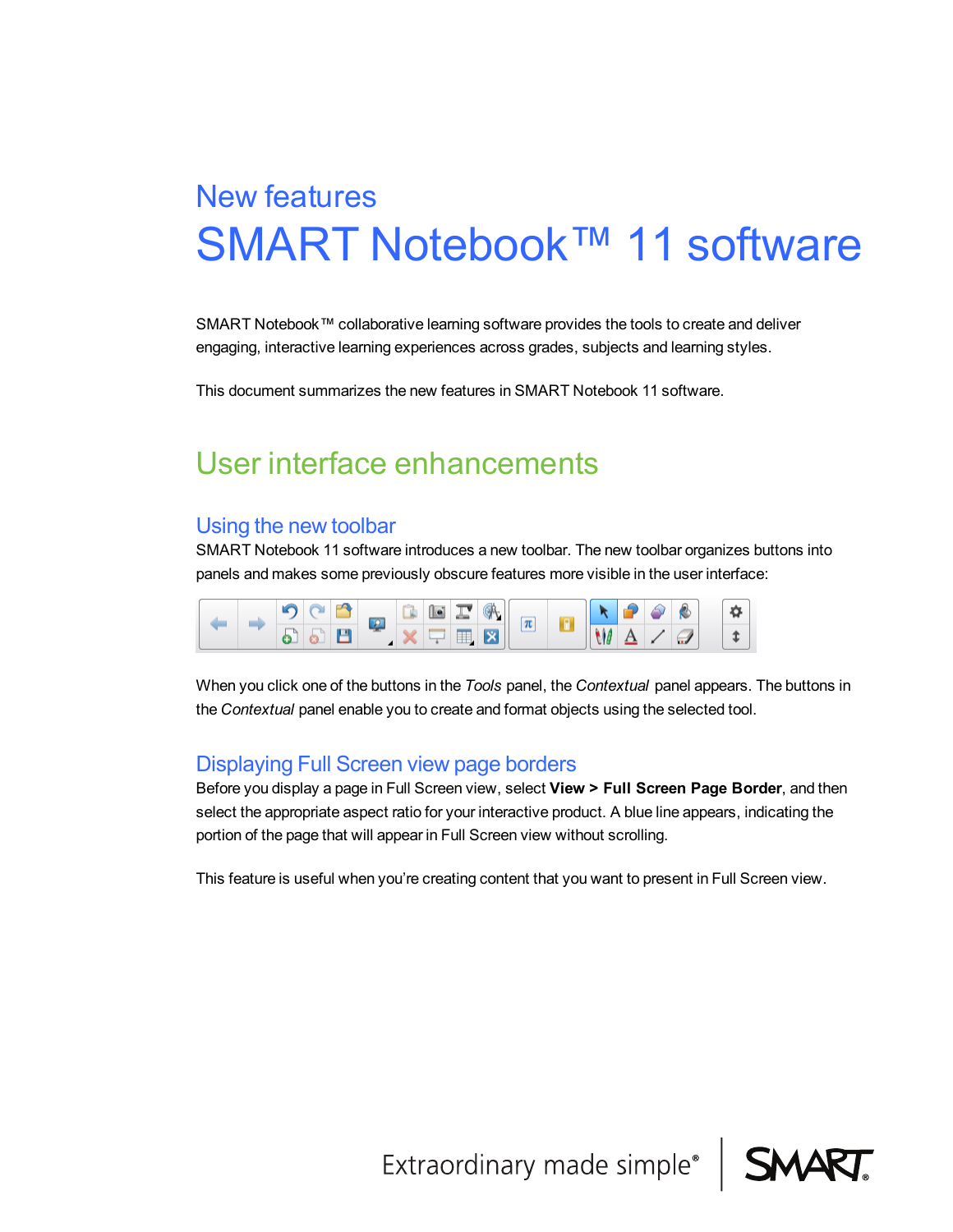# New presentation features

#### Using Internet browsers

You can now insert Internet browsers in .notebook files, use them to display websites and manipulate them like any other object.

#### Using the Activity Builder

The Activity Builder enables you to create matching activities, sorting activities, labeling activities, games and more using your own content.

Using the Activity Builder, you define one object on the page as an activity object. You then define which objects on the page will be accepted and which will be rejected when you drag the objects over the activity object.

#### Resetting pages

In previous versions of SMART Notebook software, you could clear all objects or all digital ink objects from a page. In SMART Notebook 11 software, you can also reset a page to the state it was in when it was last saved and before you made changes to it.

# New digital ink features

### Drawing with the Crayon pen type

SMART Notebook 11 software introduces a new pen type: Crayon. Using the Crayon pen type, you can write or draw crayon-like digital ink:

A Mary Court of Children Company of the Party of the Company

The Crayon pen type is intended for artistic work such as painting, coloring pictures and so on rather than writing.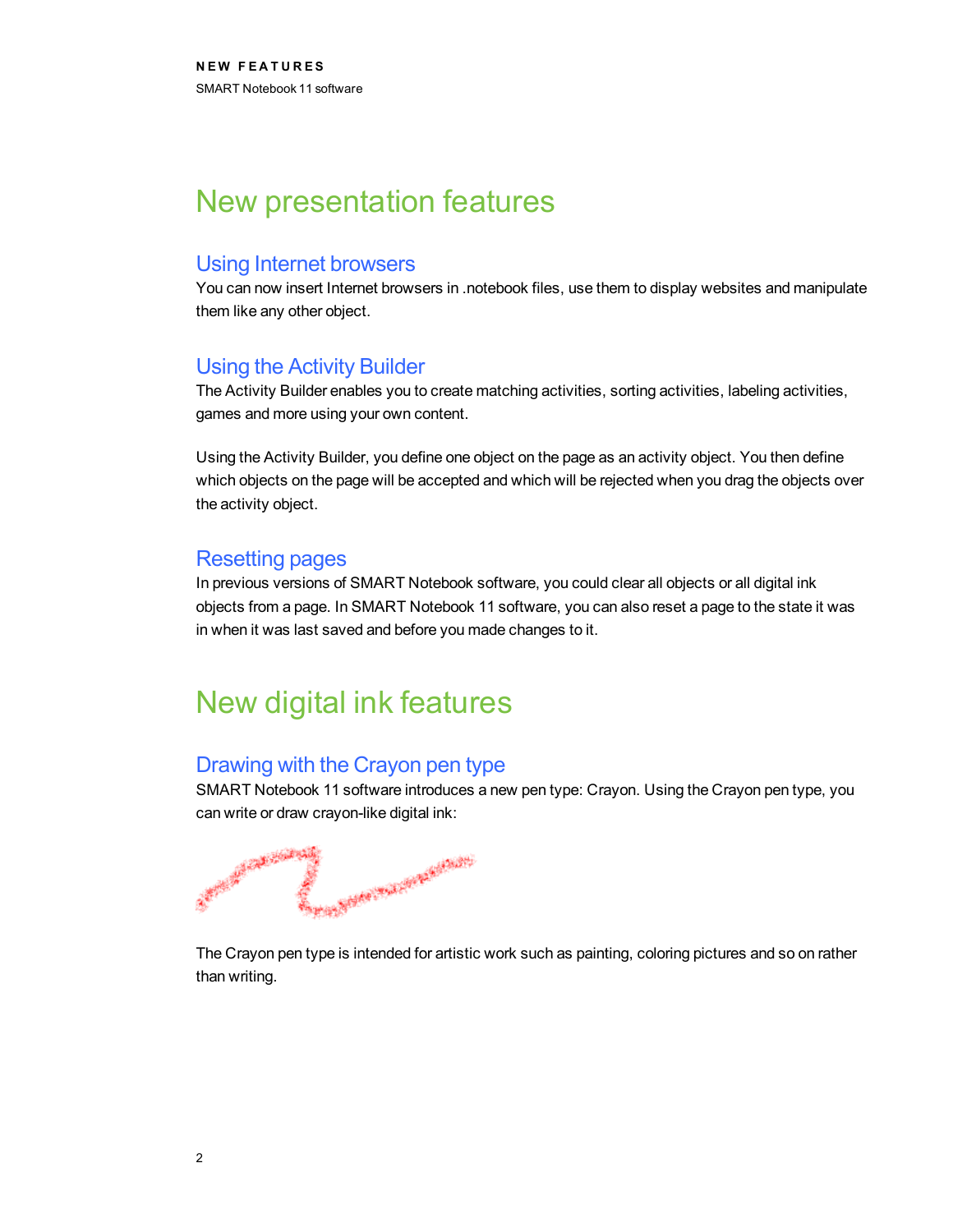# Filling digital ink drawings

In addition to filling shapes, regular polygons and irregular polygons, you can now fill areas enclosed by digital ink using the Fill tool:



### Creating custom Creative pen styles

In addition to the existing seven Creative pen styles, SMART Notebook 11 software introduces an eighth style:

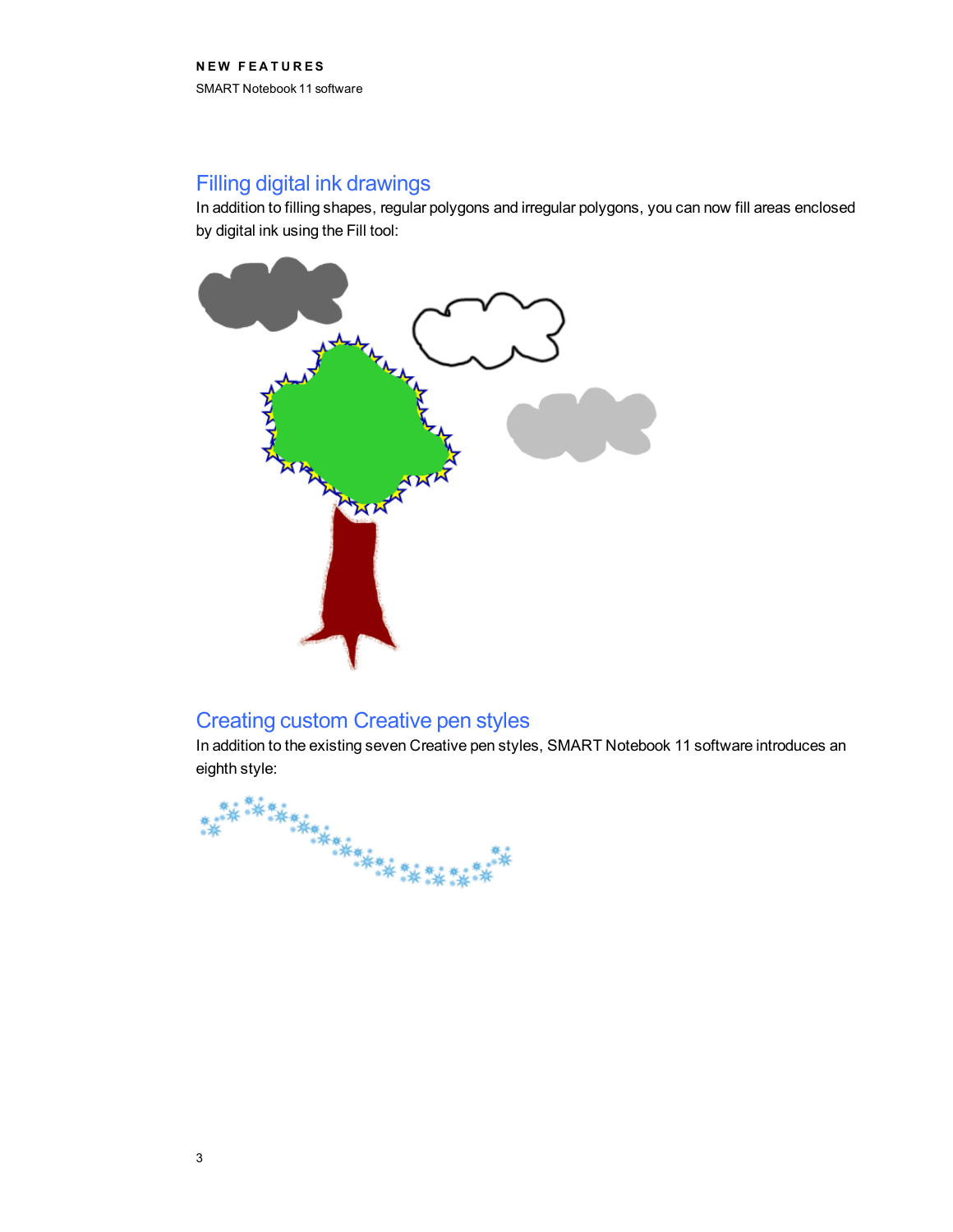You can also create your own styles using pictures or objects on the currently selected page:



### Controlling fading of digital ink

When you write or draw digital ink using the Magic Pen tool, the digital ink fades after a few seconds. You can now set the number of seconds before the digital ink fades. In addition, you can now set digital ink you write or draw with the Pens tool to fade after a specified number of seconds.

# New text and table features

#### Using the new text editor

SMART Notebook 11 software introduces a new text editor, which enables you to do the following:

- Set text to any font size, including sizes with decimal values (for example, 20.5)
- Set the spacing after lines and paragraphs
- Indent paragraphs
- Create numbered lists in addition to bulleted lists
- Strike out text
- Set individual paragraphs for languages that read left to right (for example, English and French) or right to left (for example, Arabic and Hebrew).

The new text editor also improves the legibility of text by closing the space between certain letters, which is referred to as "auto kerning."



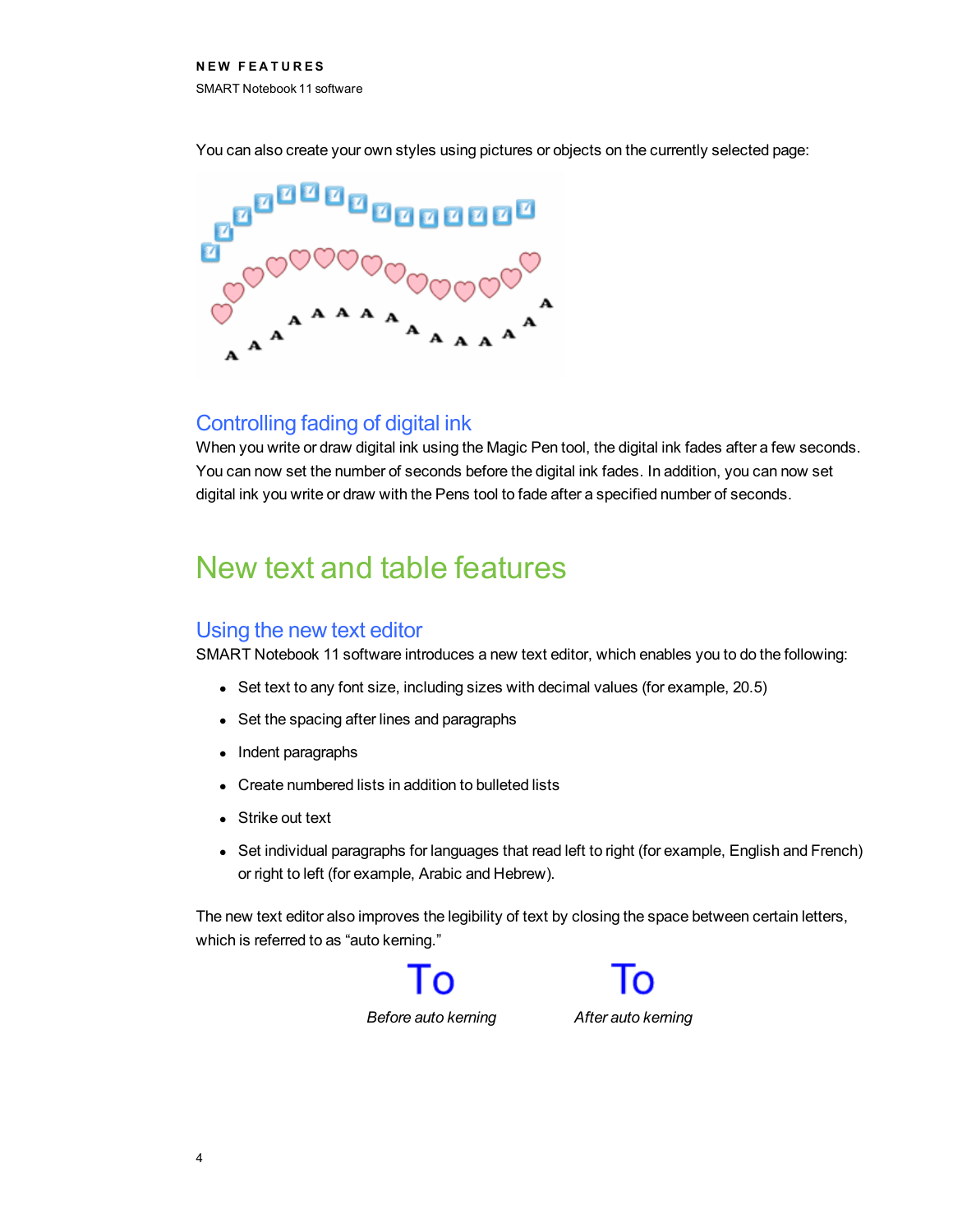## Using the new table features

When you select a cell, row or column, a menu arrow now appears. You can press this menu arrow and then select a variety of actions, including adding rows or columns, splitting or merging cells and adding or removing cell shades.

In addition, after you click a cell shade to reveal the contents of the cell, you can now click in the cell's top-left corner to replace the cell shade.

# New object features

### Using the new gold star shape

SMART Notebook 11 software introduces a gold star to the palette of available shapes:



### Resizing pictures to fit objects

When you fill an object with a picture that's larger than the object, the picture is cut off: